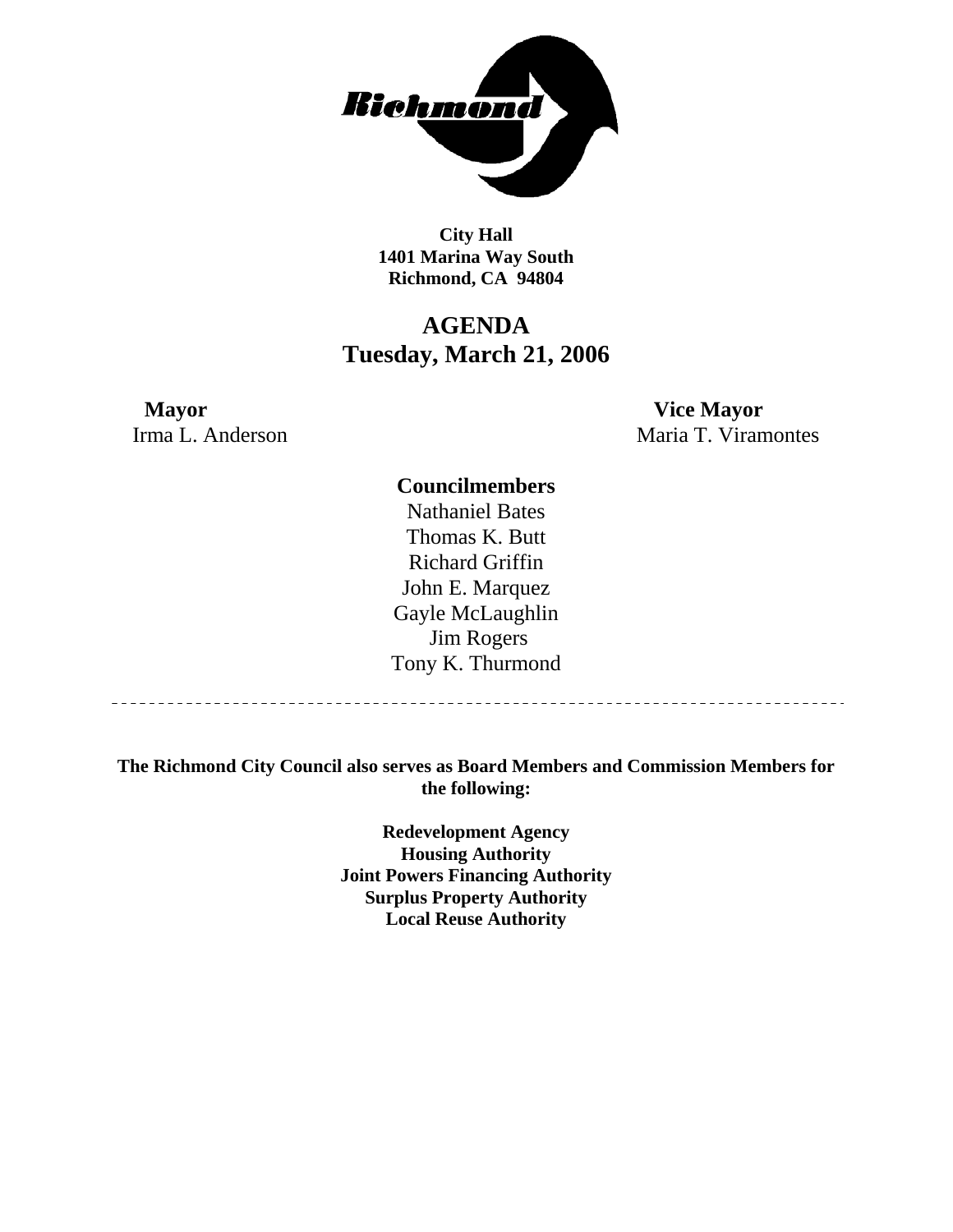# **MEETING PROCEDURES**

The City of Richmond encourages community participation at its City Council meetings and has established procedures that are intended to accommodate public input in a timely and time-sensitive way. As a courtesy to all members of the public who wish to participate in City Council meetings, please observe the following procedures:

**PUBLIC COMMENT ON AGENDA ITEMS:** Anyone who desires to address the City Council on items appearing on the agenda must complete and file a pink speaker's card with the City Clerk **prior** to the City Council's consideration of the item. Once the City Clerk has announced the item and discussion has commenced, no person shall be permitted to speak on the item other than those persons who have submitted their names to the City Clerk. Your name will be called when the item is announced for discussion. **Each speaker will be allowed THREE (3) MINUTES to address the City Council on items listed on the agenda.** 

**OPEN FORUM FOR PUBLIC COMMENT:** Individuals who would like to address the City Council on matters not listed on the agenda or on **Presentations, Proclamations and Commendations, Report from the City Attorney, or Reports of Officers** may do so under Open Forum. All speakers must complete and file a pink speaker's card with the City Clerk **prior** to the commencement of Open Forum. **The amount of time allotted to individual speakers shall be determined based on the number of persons requesting to speak during this item. The time allocation for each speaker will be as follows: 15 or fewer speakers, a maximum of 2 minutes; 16 to 24 speakers, a maximum of 1 and one-half minutes; and 25 or more speakers, a maximum of 1 minute.** 

### **SPEAKERS ARE REQUESTED TO OCCUPY THE RESERVED SEATS IN THE FRONT ROW BEHIND THE SPEAKER'S PODIUM AS THEIR NAME IS ANNOUNCED BY THE CITY CLERK.**

**CONSENT CALENDAR:** Consent Calendar items are considered routine and will be enacted, approved or adopted by one motion unless a request for removal for discussion or explanation is received from the audience or the City Council. A member of the audience requesting to remove an item from the Consent Calendar must complete and file a speaker's card with the City Clerk **prior to the City Council's consideration of Item D, Agenda Review.** An item removed from the Consent Calendar may be placed anywhere on the agenda following the City Council's agenda review.

*The City Council's adopted Rules of Procedure recognize that debate on policy is healthy; debate on personalities is not. The Chairperson has the right and obligation to cut off discussion that is too personal, too loud, or too crude.* 

**\*\*\*\*\*\*\*\*\*\*\*\*\*\*\*\*\*\*\*\*\*\*\*\*\*\*\*\*\*\*\*\*\*\*\*\*\*\*\*\*\*\*\*\*\*\*\*\*\*\*\*\*\*\*\*\*\*\***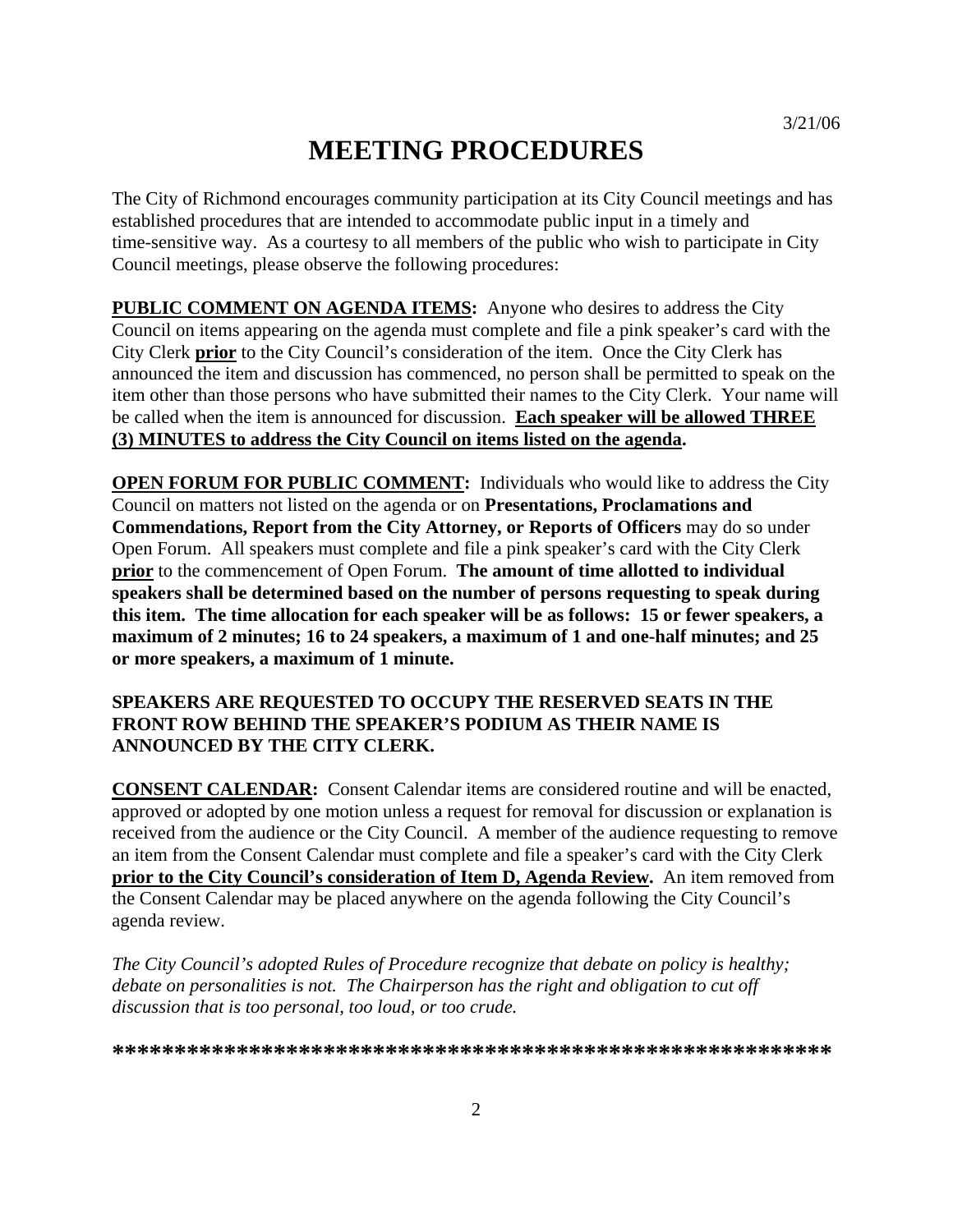#### 3/21/06

# **MORNING OPEN SESSION 8:30 a.m.**

**A. ROLL CALL**

## **B. PUBLIC COMMENT**

# **C. ADJOURN TO CLOSED SESSION**

**CLOSED SESSIONS** 

**Shimada Room of City Hall** 

## **CITY COUNCIL**

**CC-1. LIABILITY CLAIMS** 

 **Claimant: (1) Trujillo** 

 **(2) Chunying Wu** 

 **Agency Claimed Against: City of Richmond** 

**CC-2. CONFERENCE WITH LABOR NEGOTIATORS (Government Code Section 54957.6)** 

> **City designated representative(s): Bill Lindsay, Leslie Knight, Rob Larson, Lisa Stephenson, and Jeffrey Sloan (Renne, Sloan, Holtzman, and Sakai, LLP)**

> **Employee Organization or Unrepresented Employees: IAFF Local 188**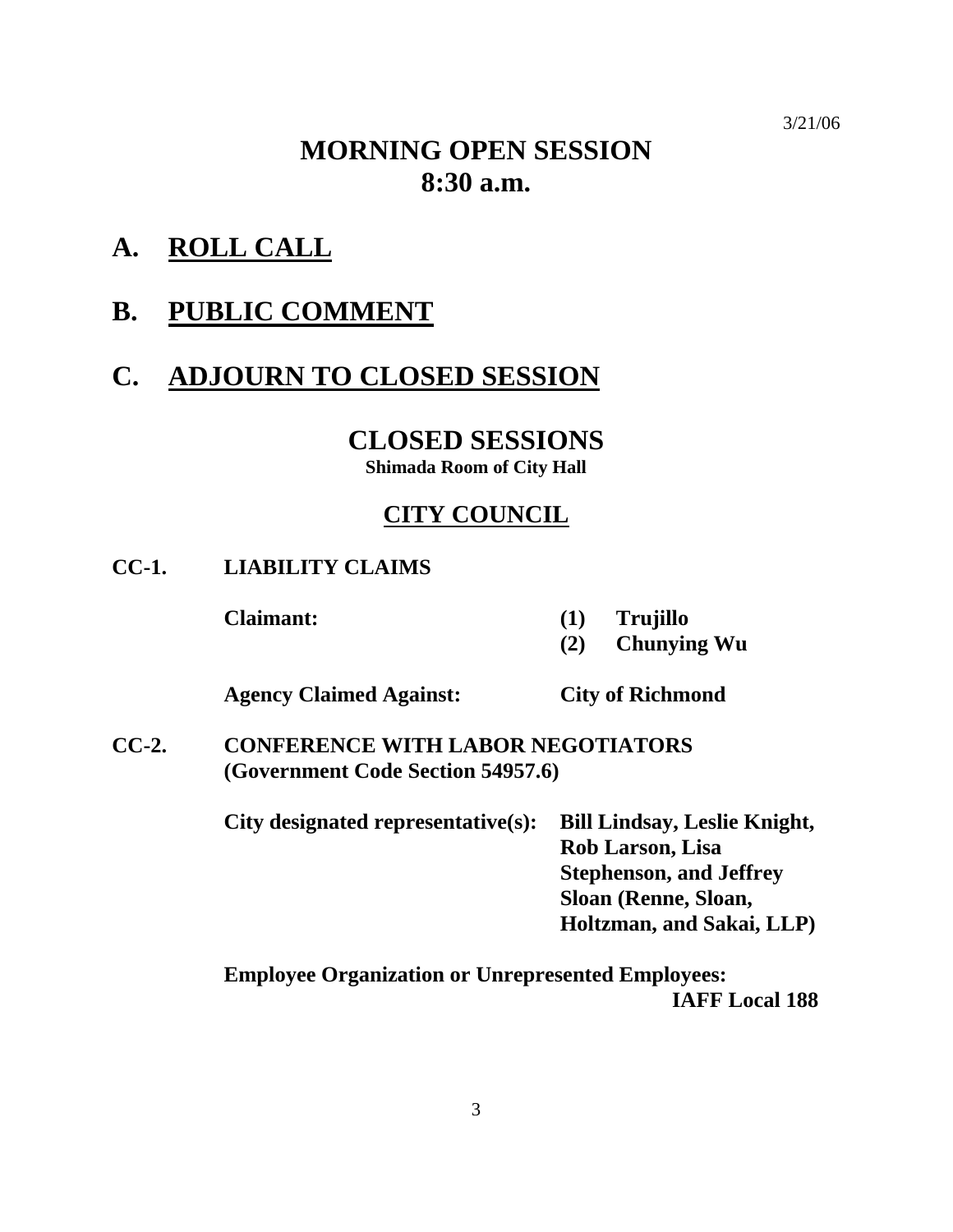## **CC-3. CONFERENCE WITH LABOR NEGOTIATORS (Government Code Section 54957.6)**

**City designated representative(s): Bill Lindsay, Leslie Knight, Rob Larson, Lisa Stephenson, and Jeffrey Sloan (Renne, Sloan, Holtzman, and Sakai, LLP)** 

**Employee Organization or Unrepresented Employees: IAFF Local 188 (Firefighters); Richmond Fire Management Association (RFMA); Richmond Police Officers Association (RPOA); Richmond Police Management Association (RPMA); SEIU Local 790, IFPTE Local 21; and Unrepresented Management Employees** 

**CC-3. CONFERENCE WITH LEGAL COUNSEL – ANTICIPATED LITIGATION (Initiation of litigation pursuant to Subdivision (c) Government Code Section 54956.9)** 

> **Two Cases: Bottoms Family Trust Property; Chevron Quarry Property**

## **RICHMOND COMMUNITY REDEVELOPMENT AGENCY**

**RRA-1. CONFERENCE WITH REAL PROPERTY NEGOTIATOR (Government Code Section 54956.8)** 

| <b>Property:</b>            | <b>1149 Macdonald Avenue</b>                                                                                                                              |
|-----------------------------|-----------------------------------------------------------------------------------------------------------------------------------------------------------|
| <b>Negotiating Parties:</b> | <b>Steve Duran, Executive Director, Richmond</b><br><b>Community Redevelopment Agency and Cheryl</b><br><b>Johnson, Brookside Community Health Center</b> |
|                             |                                                                                                                                                           |

**Under Negotiation: Price and Terms**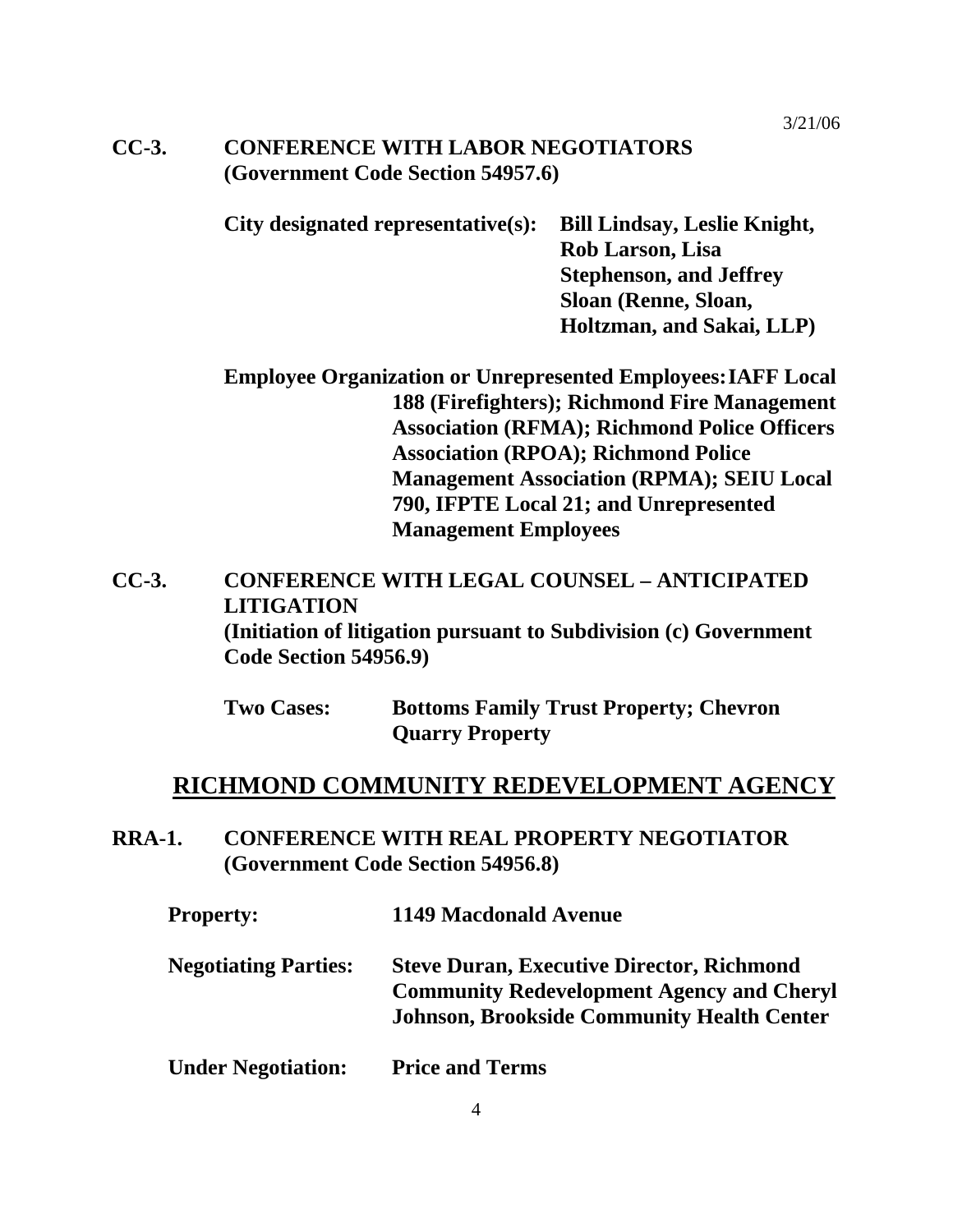## **OPEN SESSIONS COUNCIL CHAMBER**

# **RICHMOND HOUSING AUTHORITY 6:30 p.m.**

### **PLEDGE TO THE FLAG**

- **A. ROLL CALL**
- **B. STATEMENT OF CONFLICT OF INTEREST**
- **C. APPROVAL OF MINUTES** regular meeting held on December 6, 2005 City Clerk (Diane Holmes 620-6513).
- **D. RESOLUTION**
	- **D-1.** ADOPT A RESOLUTION authorizing the Housing Authority Executive Director to execute a contract with the John Stewart Company to provide property management services for the Westridge Hilltop Development – Richmond Housing Authority (Tim Jones – 621-1310).
	- **D-2.** ADOPT A RESOLUTION authorizing the Housing Authority Executive Director to execute a Memorandum Of Agreement (MOA) with the City of Richmond to pay for services provided by the City of Richmond pertaining to outstanding invoices as of June 30, 2005 – Housing Authority (Tim Jones 621-1310).

## **E. OPEN FORUM FOR PUBLIC COMMENT**

#### **F. ADJOURNMENT**

**\*\*\*\*\*\*\*\*\*\*\*\*\*\*\*\*\*\*\*\*\*\*\*\*\*\*\*\*\*\*\*\*\*\*\*\*\*\*\*\*\*\*\*\*\*\*\*\*\*\*\*\*\*\*\*\*\*\***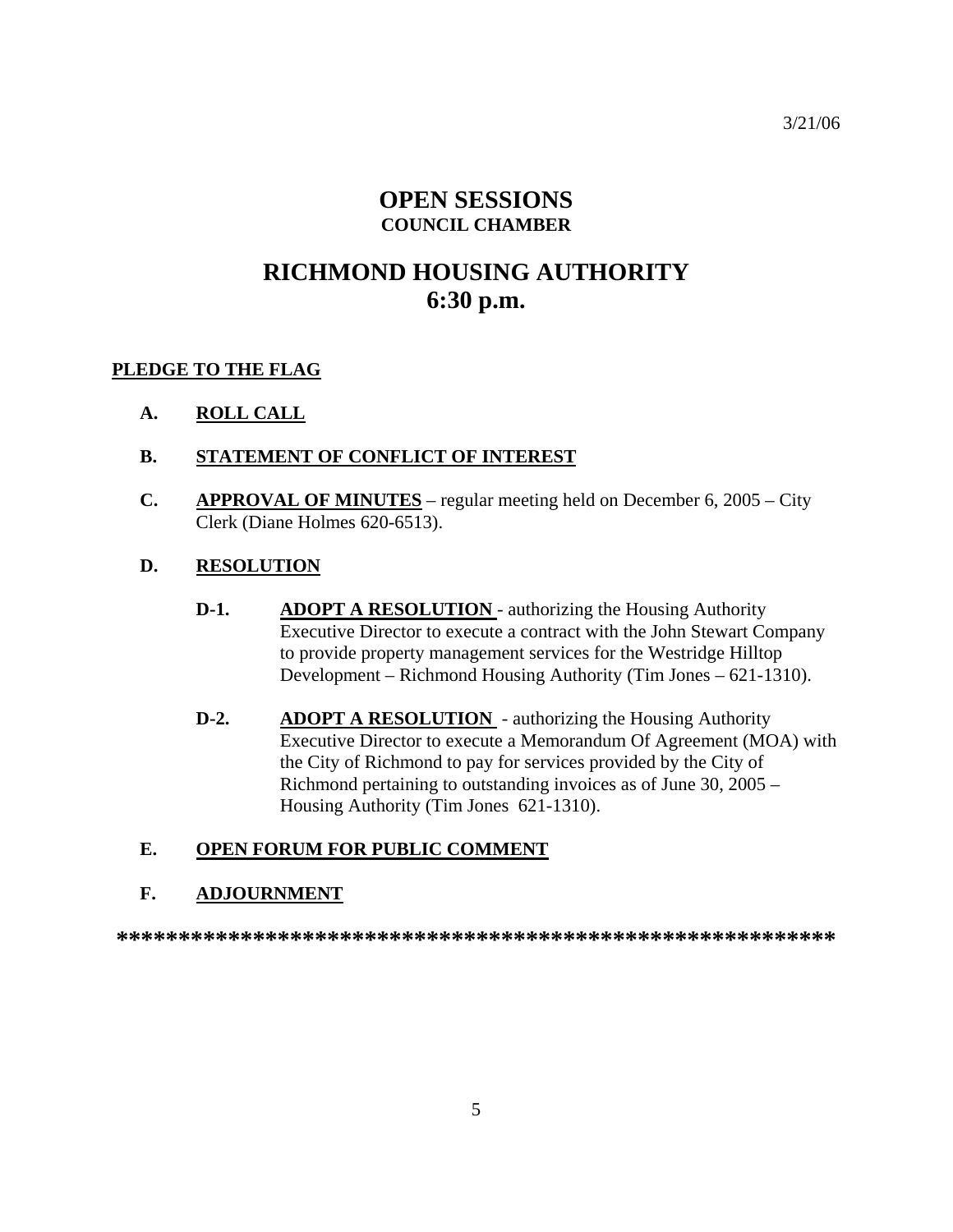## **RICHMOND COMMUNITY REDEVELOPMENT AGENCY 6:50 p.m.**

### **A. ROLL CALL**

#### **B. STATEMENT OF CONFLICT OF INTEREST**

### **C. CONSENT CALENDAR**

- **C-1. ADOPT A RESOLUTION**  authorizing the Executive Director to execute a Settlement Agreement and Stipulation for Judgment for acquisition of real property commonly known as  $222-22644$ <sup>th</sup> Street – Richmond Community Redevelopment Agency (Steve Duran 307-8140).
- **C-2. APPROVAL OF MINUTES** meeting held on February 28, 2006.

## **D. OPEN FORUM FOR PUBLIC COMMENT**

#### **E. ADJOURNMENT**

**\*\*\*\*\*\*\*\*\*\*\*\*\*\*\*\*\*\*\*\*\*\*\*\*\*\*\*\*\*\*\*\*\*\*\*\*\*\*\*\*\*\*\*\*\*\*\*\*\*\*\*\*\*\*\*\*\*\***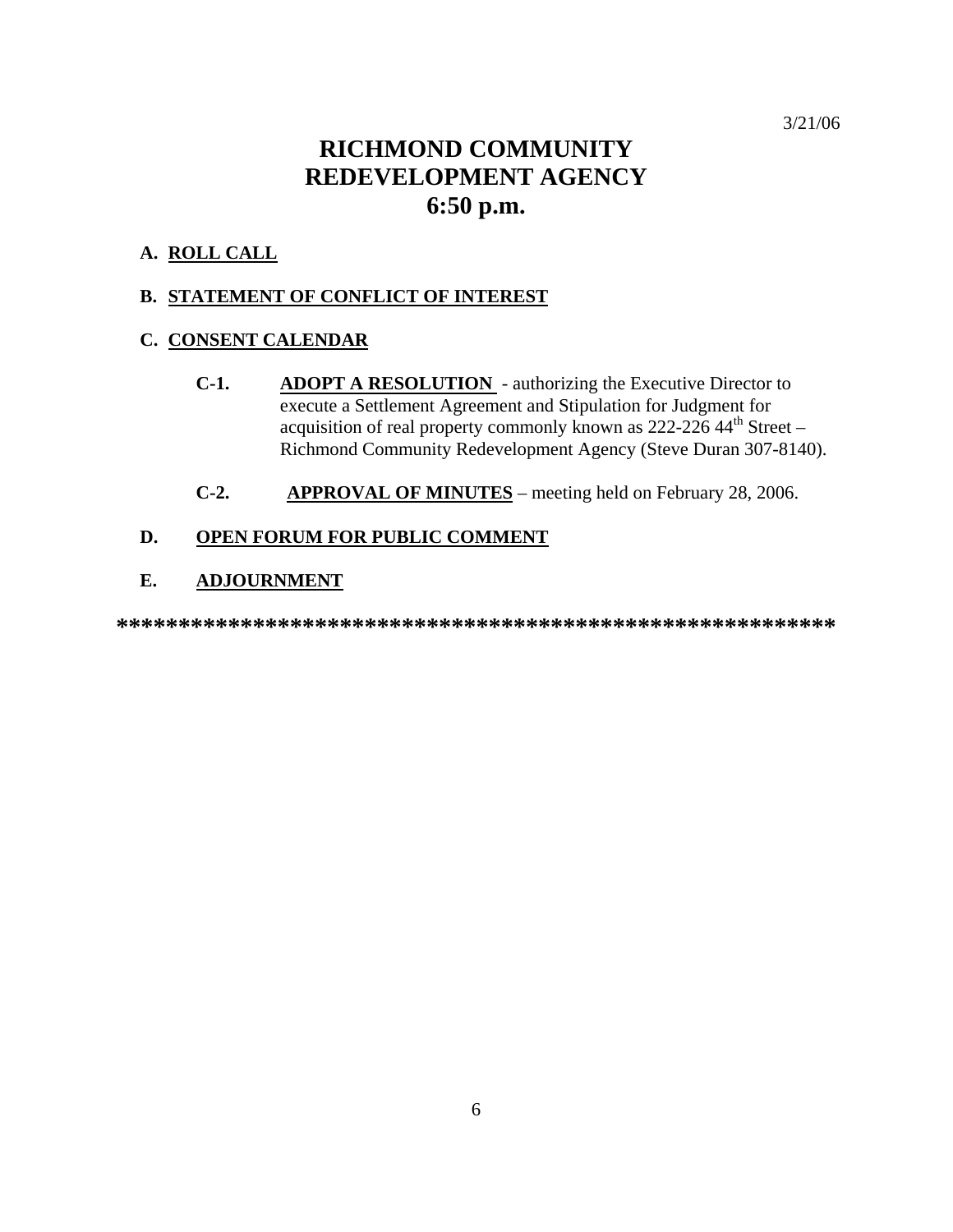## **CITY COUNCIL 7:00 p.m.**

#### **A. ROLL CALL**

#### **B. STATEMENT OF CONFLICT OF INTEREST**

#### **C. AGENDA REVIEW**

 **Members of the audience requesting that an item or items be removed from the CONSENT CALENDAR must complete and file a pink speaker's card with the City Clerk prior to Agenda Review.** 

## **D. REPORT FROM THE CITY ATTORNEY OF FINAL DECISIONS MADE AND NON-CONFIDENTIAL DISCUSSIONS HELD DURING EXECUTIVE SESSION**

#### **E. OPEN FORUM FOR PUBLIC COMMENT**

#### **F. PRESENTATIONS, PROCLAMATIONS, AND COMMENDATIONS**

#### **G. CONSENT CALENDAR**

 **Consent Calendar items are considered routine and will be enacted, approved or adopted by one motion unless a request for removal for discussion or explanation is received from the audience or the Council.** 

- **G-1. APPROVE** one year contract with Fire Information Support Services, Incorporated, to provide software training with two one-year renewal options at a cost of \$15,000 annually – Fire (Michael Banks 307-8041).
- **G-2. APPROVE**  purchase of four Panasonic Notebooks (Toughbook) and related accessories at a cost not to exceed \$19,546.56 – Fire (Michael Banks 307-8041).
- **G-3. APPROVE**  a one year contract with Bio-Key International, Incorporated, for records management software with two one-year renewal options at a cost of \$14,266.27 annually – Fire (Michael Banks 307-8041).
- **G-4. APPROVE**  professional services contracts to five (5) consulting firms to provide On-call Construction Management and Inspection Services for Fiscal Years 2006/2007 and 2007/2008, and authorize the City Engineer to approve and issue Work Authorizations to direct each firm to work on specific projects based on the firm's specialties and qualifications. The contracts shall not exceed \$750,000 – Engineering (Rich Davidson 307-8105).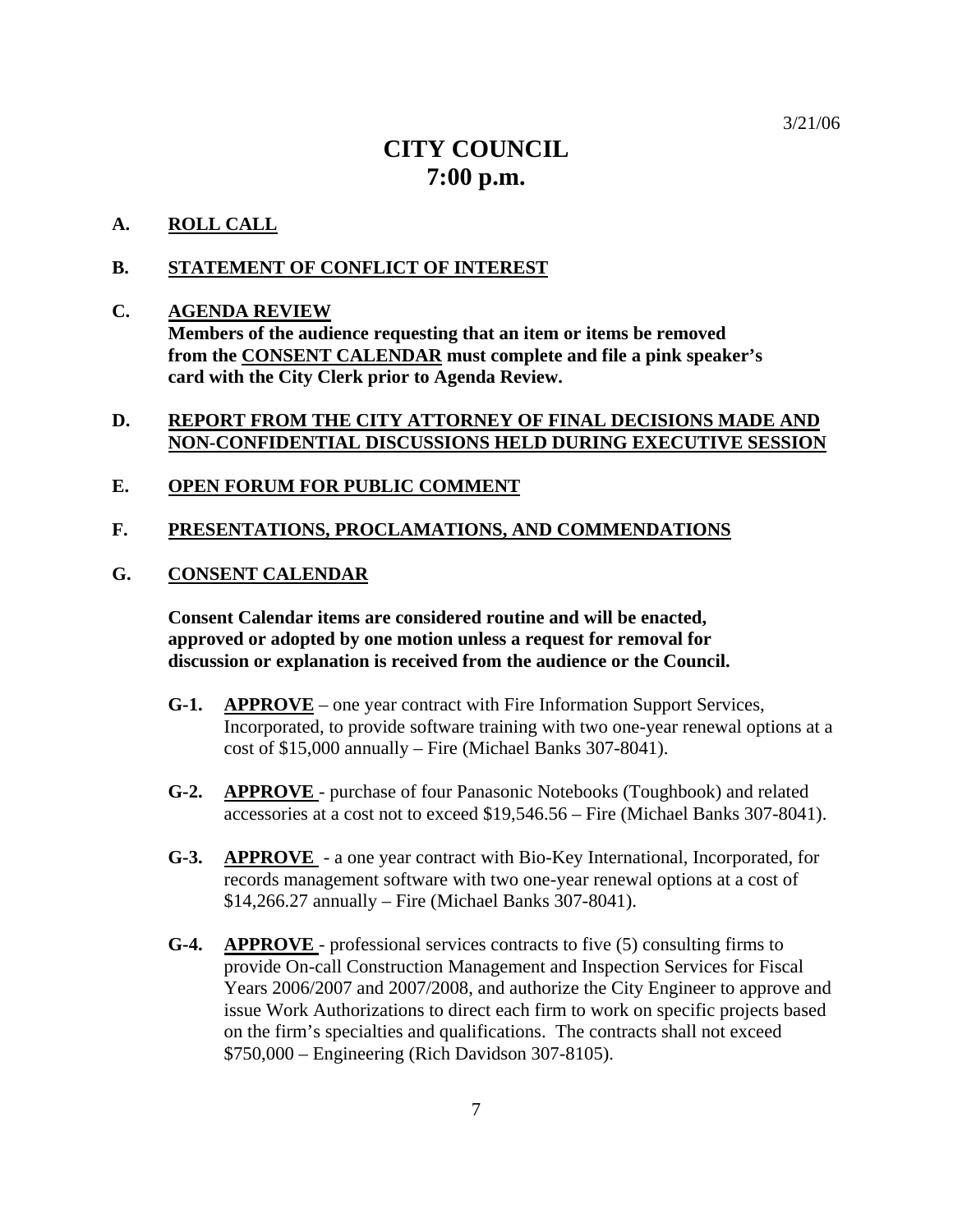- **G-5. ADOPT A RESOLUTION**  authorizing placement of liens on County Property Tax Records for unpaid garbage service bills – Finance (James Goins 620-6946).
- **G-6. ADOPT AN ORDINANCE**  amending Section 15.04.980.060 of the Richmond Municipal Code to provide for greater certainty in appeals from the Planning Commission and Design Review Board – City Attorney (John Eastman 620- 6509).
- **G-7. ADOPT AN ORDINANCE**  amending Police Officer Ordinance No. 46-85 and increasing the salary of **Police Officer Trainee** from \$2,493 per month to \$4,000 per month effective January 5, 2006 – Human Resources (Leslie Knight 620- 6602).
- **G-8. ADOPT A RESOLUTION**  amending the City of Richmond's Classification Plan to add the classification of **Law Office Supervisor** – Human Resources (Leslie Knight 620-6600).
- **G-9. INTRODUCE AN ORDINANCE**  establishing wages, salaries, and compensation for the Classification of **Law Office Supervisor (Salary Range #135E \$4,759-\$5,725/mo)** and amending Management Employees Ordinance No. 40-01, N.S. – Human Resources (Leslie Knight 620-6600).
- **G-10. ADOPT A RESOLUTION**  amending the City of Richmond's Classification Plan to add the classification of **City Prosecutor** – Human Resources (Leslie Knight 620-6600).
- **G-11. INTRODUCE AN ORDINANCE**  establishing wages, salaries, and compensation for the new Classification of **City Prosecutor** (Salary Range #02.1 \$4,990-\$9,267/mo) Human Resources (Leslie Knight 620-6600).
- **G-12. ADOPT A RESOLUTION**  amending the City of Richmond's Classification Plan to add the classification of **Engineering Operations Administrator** – Human Resources (Leslie Knight 620-6600).
- **G-13. INTRODUCE AN ORDINANCE**  establishing wages, salaries, and compensation for the new Classification of **Engineering Operations Administrator** (Salary Range #043D \$4,057-\$4,852) Human Resources (Leslie Knight 620-6600).
- **G-14. ADOPT A RESOLUTION**  amending the City of Richmond's Classification Plan to add the classification of **Legal Secretary** – Human Resources (Leslie Knight 620-6600).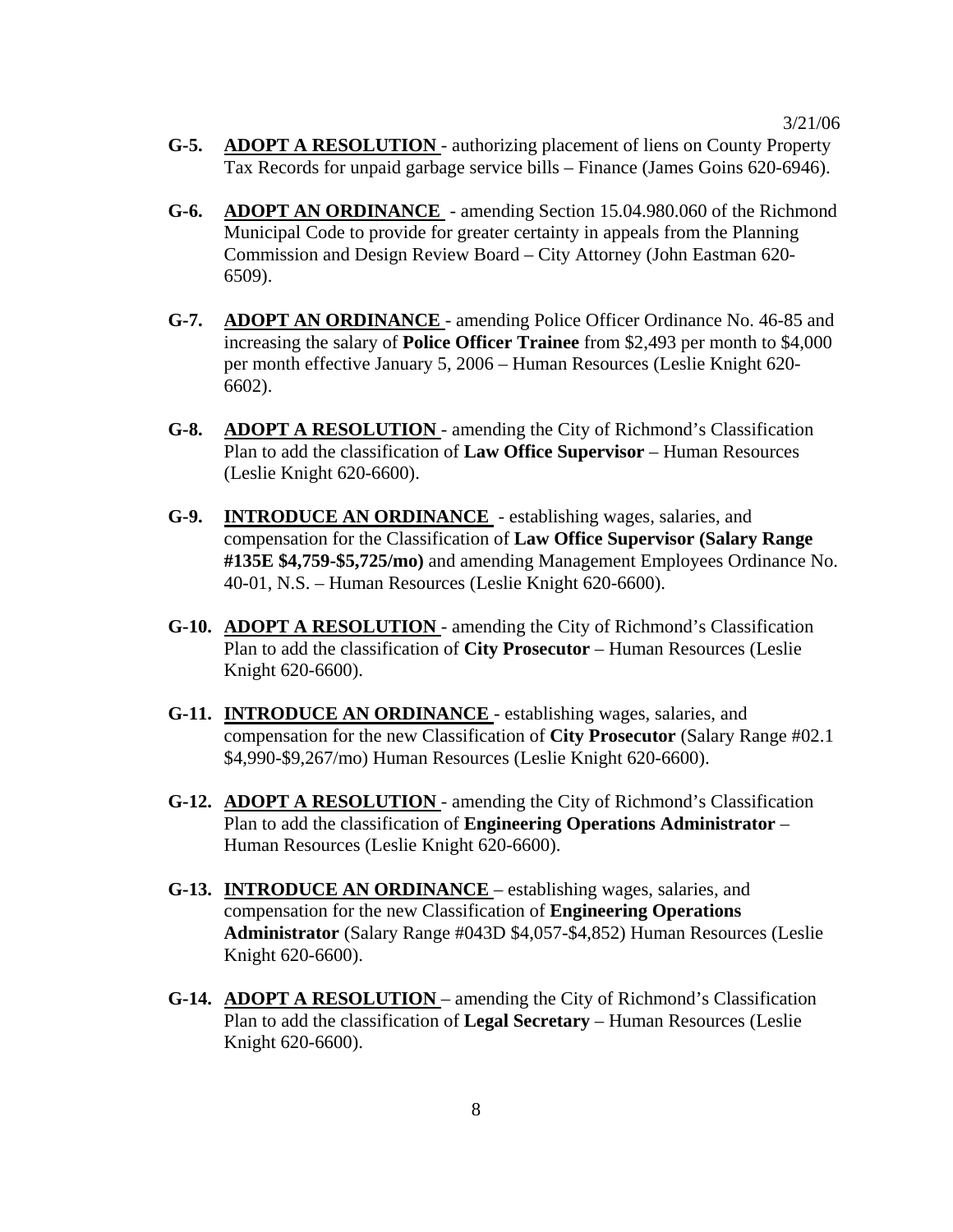- **G-15. INTRODUCE AN ORDINANCE**  establishing wages, salaries, and compensation for the classification of **Legal Secretary (Salary Range #40C, \$3,862-\$4,695/mo)** and amending General Employees Ordinance No. 33-01, N.S. – Human Resources (Leslie Knight 620-6600).
- **G-16. APPROVE**  appointments to the various Boards and commissions: **(1) Housing Advisory Board: Texanita Bluitt; (2) Personnel Board: Kisha Grove; and (3) Arts & Culture Commission: Eldridge Tolefree, Sr.** – Mayor's Office (Mayor Anderson 620-6503).
- **G-17. APPROVE** the February 28, 2006, Morning Session and Evening Session **Minutes**

#### **H. PUBLIC HEARINGS**

**H-1.** Introduction of an ordinance of the City Council of the City of Richmond amending Section 15.04.810.050 of the Richmond Municipal Code to bring existing City regulations regarding Density Bonuses into conformance with recently adopted amendments to the statewide density bonus law – Planning (Richard Mitchell 620-6706).

#### **I. RESOLUTIONS**

- **I-1.** ADOPT A RESOLUTION in support of Solar Richmond Initiative Councilmember McLaughlin (620-6581).
- **I-2.** ADOPT A RESOLUTION to recognize the Richmond Improvement Association's efforts and support its goals – Mayor's Office (Mayor Anderson 620-6503).

#### **J. ORDINANCES**

- **J-1. INTRODUCE AN ORDINANCE** amending various sections of the Richmond Municipal Code pertaining to Code Enforcement – City Attorney
- **J-2. INTRODUCE AN ORDINANCE**  amending Section 9.24.080 of the Richmond Municipal Code for better regulation of vicious dogs and other dangerous animals – Councilmember Marquez (620-6581).

## **K. COUNCIL AS A WHOLE**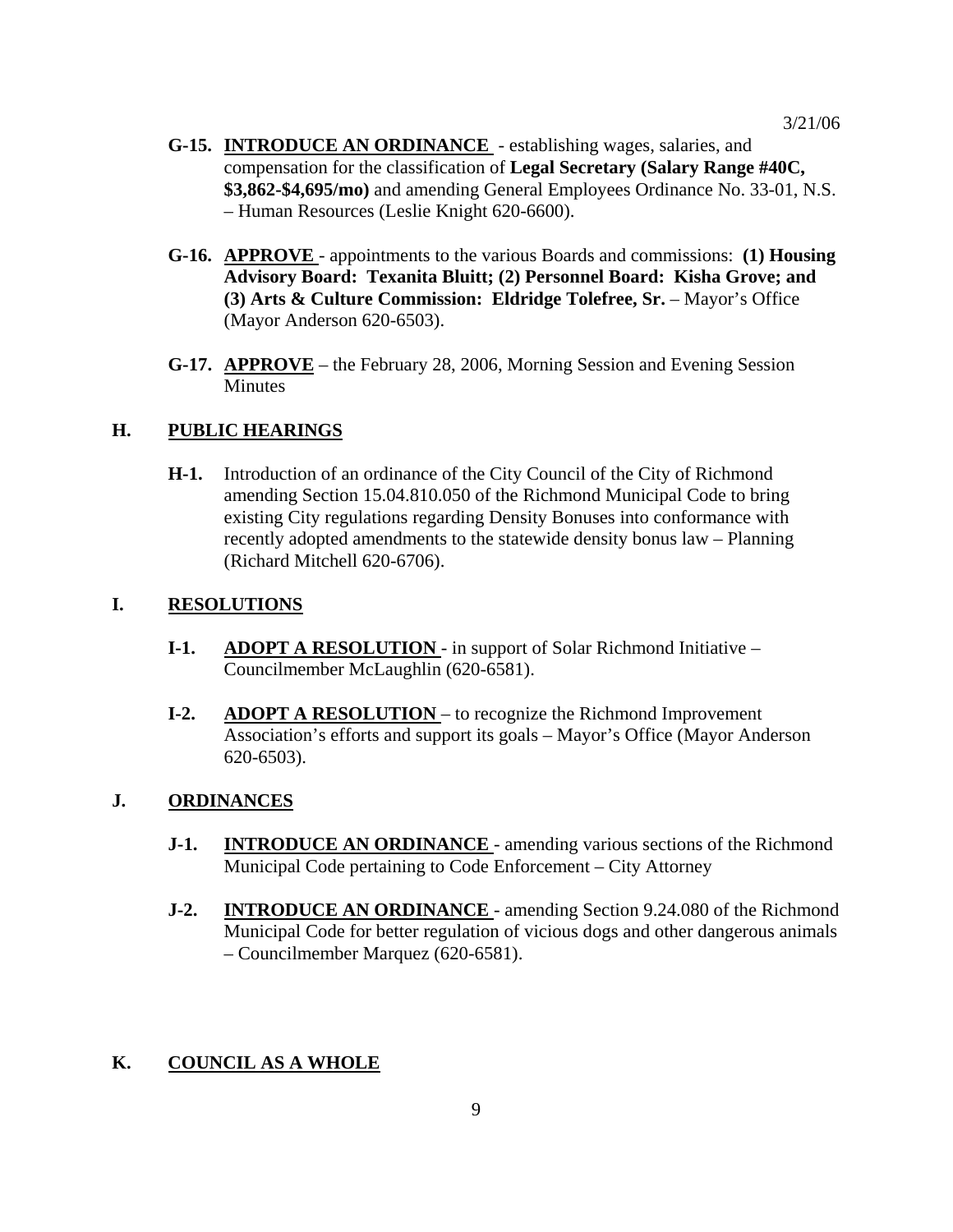- **K-1.** Status report on retention of Violence Prevention Coordinator City Manager (Bill Lindsay 620-6512).
- **K-2.** Discussion and staff direction regarding seeking legal cost reimbursement for Swinerton versus City of Richmond defense costs – Councilmembers Butt and Rogers (620-6581).
- **K-3.** Discuss revisions to the City Council Expenditure Policy Rules and Procedures Standing Committee.
- **K-4.** Discussion regarding directing staff to explore the development of a Technical Assistance Program for helping to increase the capacity of securing contracts by Richmond contractors and businesses on City of Richmond funded projects – Councilmembers Butt, Thurmond, and McLaughlin (620-6581).
- **K-5.** Discussion regarding adoption of a policy that prevents Council from requesting staff to investigate allegations of City Code Violations unless the item is placed on the agenda – Councilmember Rogers (620-6581).
- **K-6.** Provide staff direction regarding negotiating a contract to provide security for Point Molate – Police Department (Chief Chris Magnus 620-6655).
- **K-7.** Discuss Richmond's Black-on-Black Crime Summit Recommendations Councilmember Marquez (620-6581).
- **K-8.** Adopt a resolution establishing rules, procedures and protocols for City Council meetings – City Manager (Bill Lindsay 620-6512).

## **L. COMMUNICATIONS**

 **L-1.** Referrals to staff from the City Council.

### **M. REPORTS OF OFFICERS: STANDING COMMITTEE REPORTS, REFERRALS TO STAFF, AND GENERAL REPORTS**

## **COUNCIL AND STAFF ONLY unless waived by six votes of the Council.**

- **M-1.** Reports of Chairpersons of:
	- a. Finance Standing Committee.
	- b. Public Safety Standing Committee.
	- c. Rules and Procedures Standing Committee
	- d. Report from the Mayor.
- **M-2.** General Reports from Councilmembers and staff.